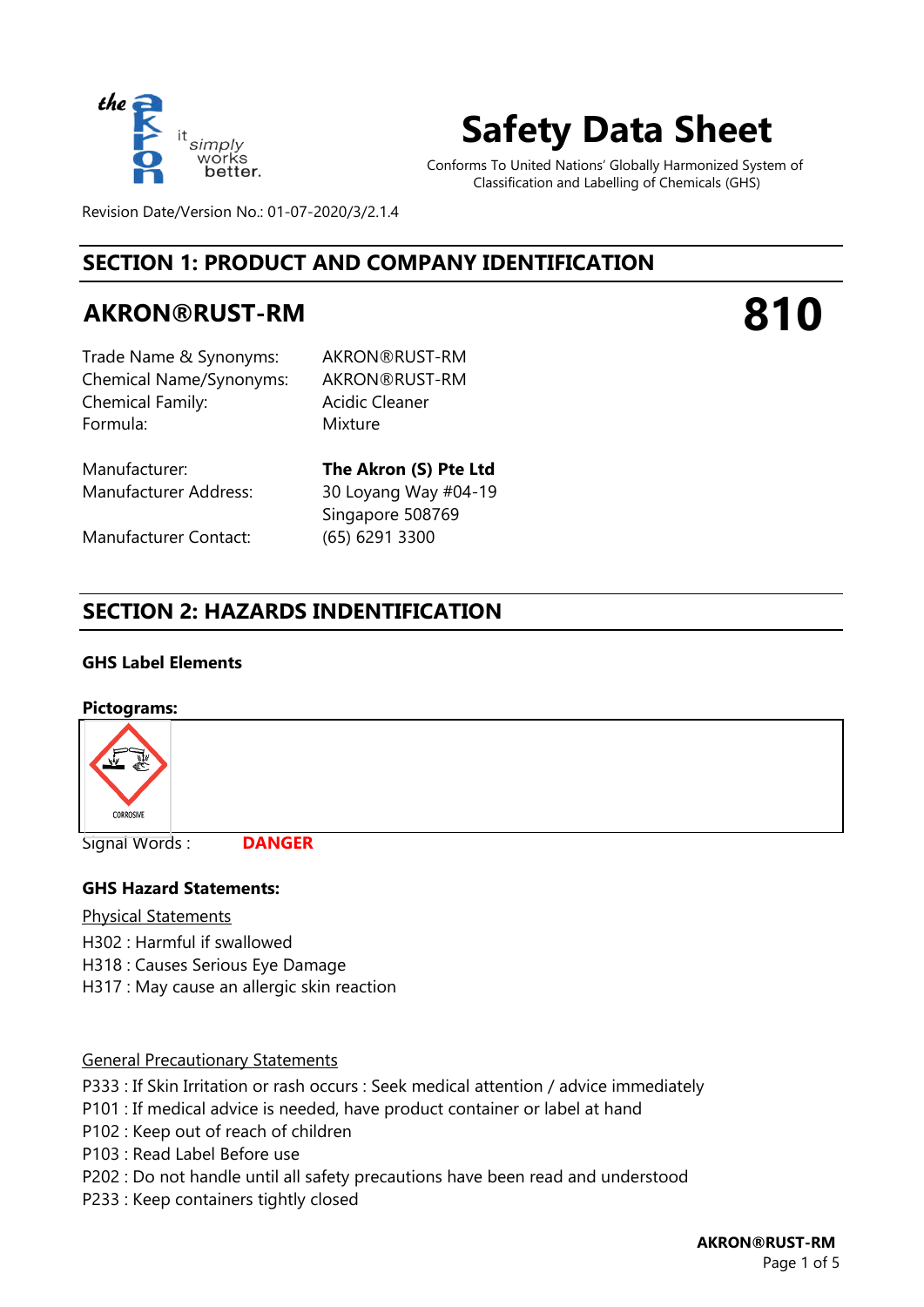GHS Precautionary Equipments Advised To Be Used:



## **SECTION 3: COMPOSITION & INFORMATION ON PRODUCT**

#### **Hazard Identification of Product:**

| <b>Substance Identification</b> | CAS No. | Percentage |
|---------------------------------|---------|------------|
| Blend of Surfactant             |         | $< 10\%$   |
| Blend of Inorganic Acids        |         | $<30\%$    |
|                                 |         |            |
|                                 |         |            |
|                                 |         |            |
|                                 |         |            |

Chemical Family: Acidic Cleaner

Product Description/Identity: A blend of inorganic acid and surfactants.

## **SECTION 4: FIRST AID MEASURES**

#### **Inhalation:**

P304 : If Inhaled : if uncomfortable breathing occurs, Remove victim to fresh air and keep at rest in a position comfortable for breathing.

#### **Skin Contact:**

P333 : If Skin Irritation or rash occurs : Seek medical attention / advice immediately P302 : If on Skin : wash off affected area with water and mild soap. If persistent irritation is apparent, obtain immediately medical advice.

#### **Eye Contact:**

P305 : If In Eyes : Rinse immediately the eyes with plenty of water for at least 15 minutes. If signs of tissue damage or persistent irritation is apparent obtain immediate medical advice.

#### **Ingestion:**

P301 : If Swallowed : Rinse mouth with water , seek immediate medical attention. P331 : Do Not induce vomiting

Revision Date/Version No.: 01-06-2020/3/2.1.4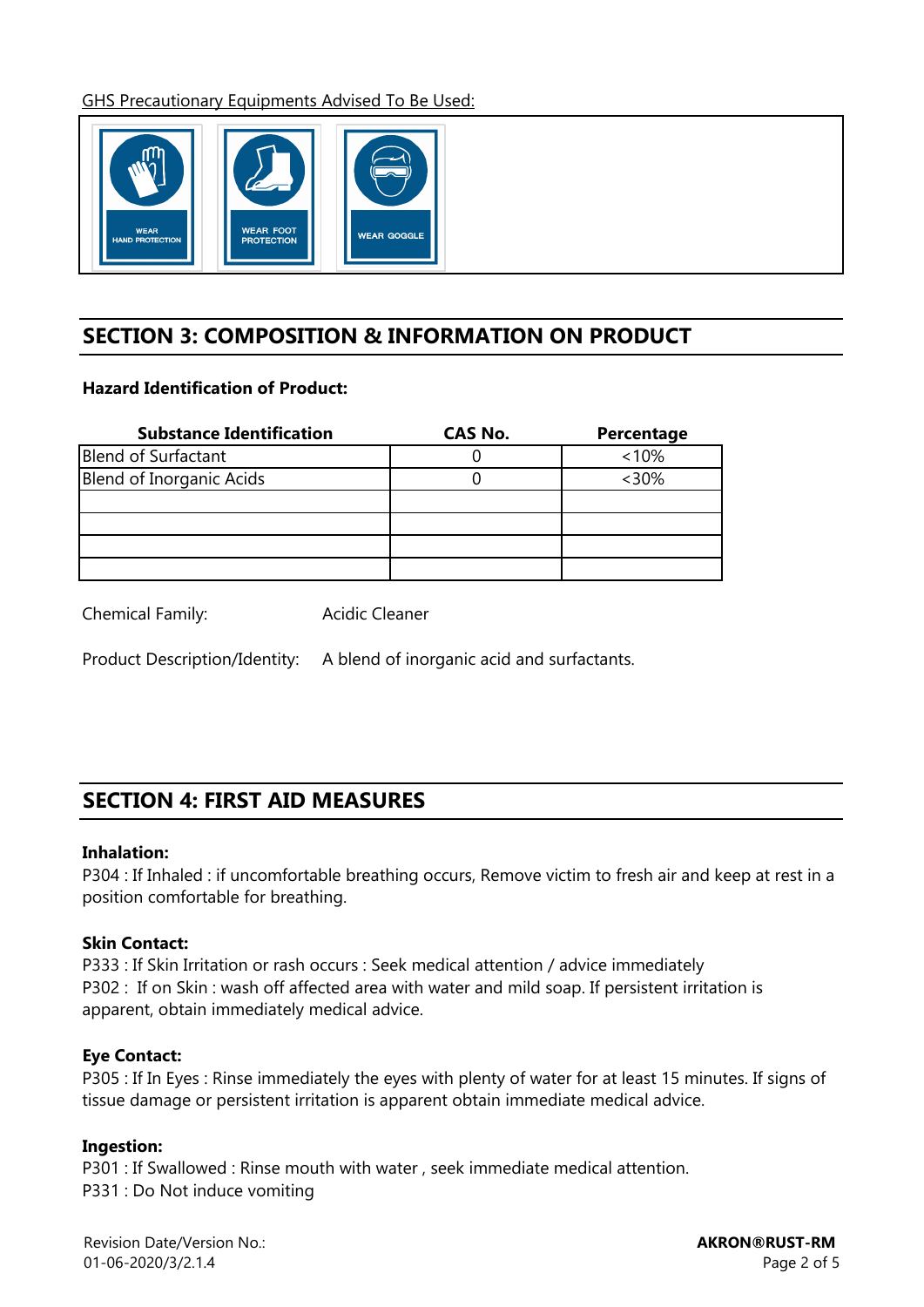## **SECTION 5: FIRE FIGHTING MEASURES**

#### **Extinguishing Method:**

This Product is not flammable , therefore there is no fire hazard issue

**Specific Hazards:**  This Product is not flammable , therefore there is no fire hazard issue

**Specific Methods:** This Product is will not cause a fire hazard, therefore there is no specific method

## **SECTION 6: ACCIDENTAL RELEASE MEASURES**

**Personal Precautions:**  Refer to section 2, PPE Advisory

**Methods for Cleaning Up:** Pick up an absorbent material or flush away with water

**Environmental Precautions:** P501 : Dispose of contents / containers accordance to singapore regulations

## **SECTION 7: EXPOSURE CONTROL / PERSONAL PROTECTION**

**Respiratory Protection:**  Refer to section 2, PPE Advisory

#### **Eye Protection:**

Refer to section 2, PPE Advisory

#### **Skin Protection:**

Avoid **prolonged** skin contact. Use chemical resistant gloves as needed.

## **SECTION 8: PHYSICAL AND CHEMICAL PROPERTIES**

| Physical:            |
|----------------------|
| Appearance:          |
| Color:               |
| Odour:               |
| Specific Gravity:    |
| p.H Value:           |
| Flash Point:         |
| Solubility In Water: |
| Foaming Tendency:    |

4 1- Insoluble / 2-inadequate / 3- Slightly Soluble / 4-Soluble / 5-Highly Soluble For the Notel of the Schodence Foaming / 4-High Foaming / 5-Ultra High Foaming 1 5-Notel and 1-Notel and 1-Notel A Liquid Clear Brown Sourish , Acid Alike 1.05 - 1.10  $1.0 - 1.50$ N.A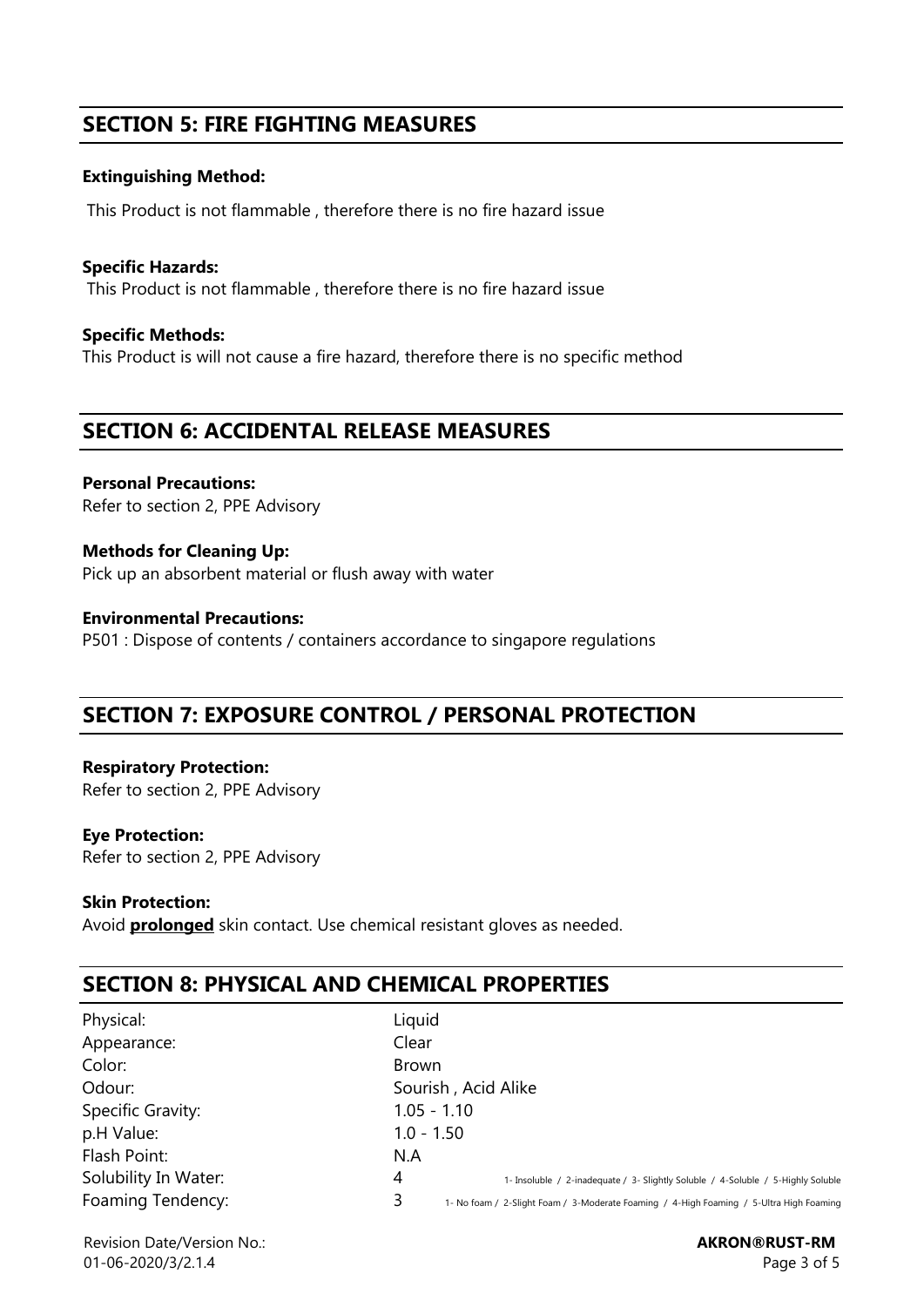## **SECTION 9: HANDLING AND STORAGE**

#### **Handling of Product:**

P403 : Store in a well ventilated place

#### **Storage Area Specification:**

· P402+404: Store in a dry place. Store in a closed container. · P410+403: Protect from sunlight. Store in a well ventilated place.

## **SECTION 10: STABILITY AND REACTIVITY**

#### **Stability:**

Stable at normal conditions.

#### **Material To Avoid:**

Avoid contact with strong oxidizing materials and bleaching solution.

#### **Hazardous Decomposition Procedures:**

Thermal decomposition may produce oxides of carbon.

### **SECTION 11: TOXICOLOGICAL INFORMATION**

Based on the ingredients in this composition and their concentrations this product is harmful by ingestion.

## **SECTION 12: ECOLOGICAL INFORMATION**

Biodegradability: Yes Fish Toxicity: No Other Information: Not available

## **SECTION 13: DISPOSAL CONSIDERATION**

P501 : Dispose of contents / containers accordance to singapore regulations

## **SECTION 14: TRANSPORTATION INFORMATION**

#### **Further Information:**

Not classified as dangerous in the meaning of transportation regulations.